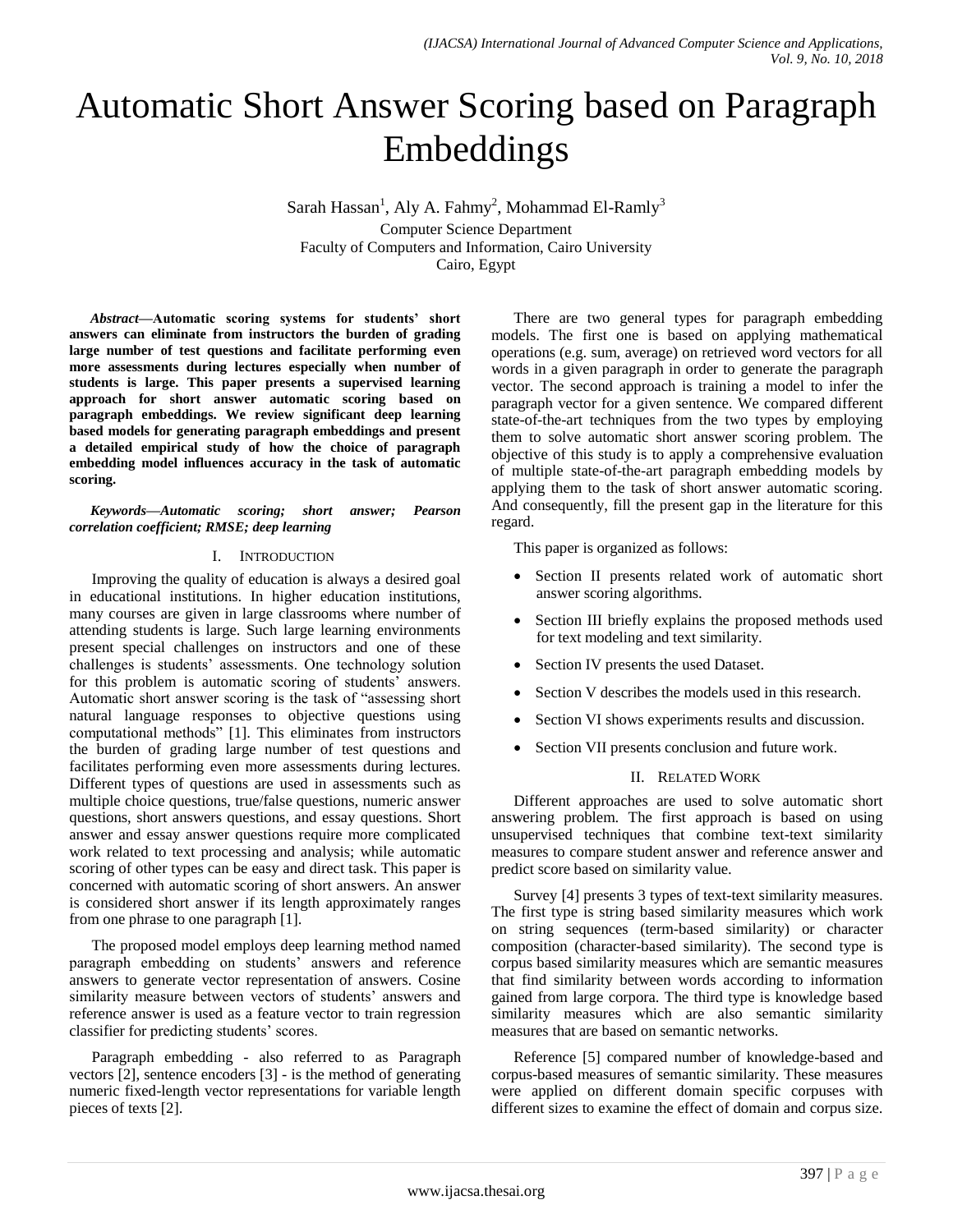The researchers also introduced a method to feedback model with students' answers to solve the problem of correct student answers that are not similar to the reference answer. The best achieved correlation coefficient value was obtained using LSA corpus based similarity applied on domain-specific corpus built on Wikipedia along with feedback from students answers. Correlation coefficient value is 0.5099 measured by comparing grade assigned to every student answer with actual grade; and 0.6735 measured by comparing total student scores with actual totals of grades per student.

Reference [6] tested different text-text similarity measures and combined measures that gave best results to get overall similarity. The different measures were tested on student answers dataset provided at [7], the highest correlation coefficient achieved when comparing students' answers with reference answers was 0.504. This result was achieved by combining N-gram character based similarity with DISCO [8] first order corpus based similarity applied using Wikipedia data packets.

A second approach is training machine learning algorithms to predict scores given set of calculated features.

Reference [9] presents two supervised learning models. The first model is a regression model trained to predict students' scores. The second model is a multi-class classifier trained to predict the labels of student' answers (e.g. correct, incorrect, or contradictory). The models were trained on eight calculated features. The first three features are based on text similarity between student answer and reference answer calculated in three different methods. The second three features are the same three text similarity measures but calculated after removing question text words from both reference answer and student answer. The seventh feature is calculated after applying term weighting based on variant of tf-idf. The final feature is the ratio of number of words in student answer to that in reference answer. The first model is trained on student answers dataset provided at [7] and the second model is trained on SemEval-2013 task [10]. The regression model achieved correlation coefficient of 0.592 and RMSE of 0.887 when tested on out-ofdomain data. The model achieved 0.63 correlation coefficient value and .85 RMSE when tested on in-domain data. The classification model achieved F1 score of 0.550.

A third approach is employing deep learning architectures that enable multi-level automatic feature representation learning. These architectures are increasingly used in the past years as they showed superior results in various NLP tasks [11].

Several paragraph embedding models are built based on deep learning architectures and now became the state-of-the-art methods for NLP problems. Reference [11] provides a review of different significant deep learning models applied in NLP tasks. For the task of paragraph embedding, multiple models were presented. Convolution Neural Networks (CNN) which proved their effectiveness in many computer vision tasks had become the natural choice in NLP tasks with the need for models that can extract high level features form sequences of words. Recurrent Neural Networks (RNN) is another type of

deep learning models that become widely used in NLP tasks. Its advantage comes from its nature of memorizing previous computations and using them in current processing. In the context of word sequences, this allows it to capture the inherent sequential nature present in language. A third type of deep learning models is Recursive Neural Networks that is based on the argument that language exhibits a natural recursive structure. I.e. words and sub-phrases are combined into phrases in a tree structure manner. A forth type is Deep Reinforcement Learning models which are applied in NLP problems related to language generation. A fifth type that gained some interest recently is based on merging neural networks with a form of memory that the model can interact with. This type is called Memory Augmented Networks. Word Embeddings trained on large unlabeled corpora provide distributional vector representation of words. These representations have the advantage that they capture semantic meanings of words. The semantic similarities between words can then be measured with simple methods such as cosine similarity. Word embeddings are often used as the input layer for deep learning models. [11]. In this paper, some state-of-theart deep learning based models trained for NLP tasks are presented and evaluated in the context automatic short answer scoring problem.

## III. VECTOR REPRESENTATION AND TEXT SIMILARITY **MEASURES**

In this paper, the focus is on two approaches that can be used to generate vector representations of short answers, i.e. paragraph embeddings. The first approach is generating the paragraph vector of an answer by calculating the sum of word vectors for words in the answer. The second approach is training a deep learning model to directly infer the paragraph vector of a given answer.

## *A. Words Embeddings*

Word embeddings are techniques for learning vector representations for words. Word embedding models are usually trained on large unlabeled corpora in order to exploit their benefits [12]. Multiple models for word embeddings trained on large corpus of data are publically available. These pre-trained models have the advantage of storing semantic relationship between words. In this paper, we tested 4 different pre-trained word vector models for generating paragraph vectors and applied results in task of automatic short answering.

The method is: given a short answer (student answer or reference answer); the objective is to generate the paragraph vector of the answer. First, the answer is tokenized to get a list of its words and any necessary text processing is applied (e.g. removing punctuation marks). Second, given word vector model, the corresponding word vector for each word is retrieved. Finally, to get the paragraph vector, sum operation (which is commonly used in all reviewed literature) is applied on all word vectors to get a single vector representing the paragraph vector. Fig.1 demonstrates this method.

Below we introduce word embedding methods chosen for this study.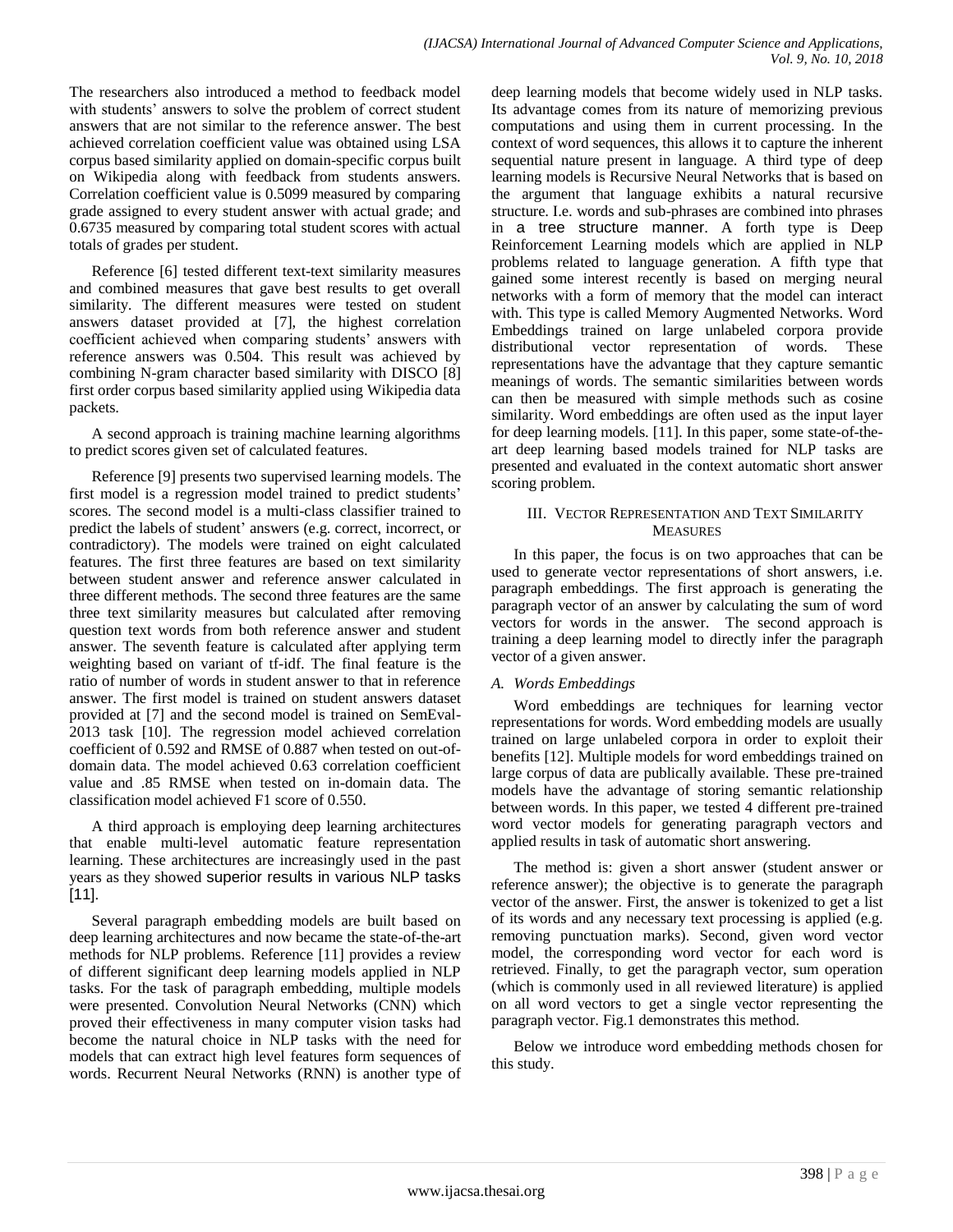

Fig. 1. Generating Paragraph Vectors from Pre-Trained Word Vector Models.

*1) Word2Vec*: The word2vec model [2] is based on neural network trained to predict a word given the context of surrounding words. One of the features of this model is that after training, words with similar meanings are mapped to similar positions in vector space. Also, some semantic relationships between words can be inferred by applying simple mathematical calculations. For example: "King" - "man" + "woman" = "Queen". Google  $\frac{1}{1}$  provides 300dimensional pre-trained word2vec model. The model was trained on part of Google News dataset (approximately 100 billion words). The model provides word vectors for 3 million words and phrases.

2)  $GloVe^2$ :  $GloVe$  (Global Vectors) [13] is a word embedding model that combines features from two major models for generating word vectors: global matrix factorization and local context window (word2vec is an example of local context window model). This combination of features from the two models' types allows taking advantages from both models as well as overcoming some of their drawbacks. We used 300-dimensional pre-trained word vectors trained on a combination of Gigaword5 and 2014 dump of English Wikipedia. The model provides word vectors for 400,000 tokens.

3) *Fasttext*<sup>3</sup>: Fasttext model [12] is based on skip-gram model where each word is represented as a bag of its character n-grams. A vector representation is associated to each character n-gram; and word vector is computed as the sum of the n-gram vector representations. We used 300-dimensional pre-trained word vectors model that provides 2 million word vectors trained on Common Crawl.

l

4) *Elmo*<sup>4</sup>: Elmo (Embeddings from Language Models) [14] is a deep contextualized word representation that models (1) word syntax and semantics and (2) word uses across different linguistic contexts (polysemy). The learned word vectors are function of the internal state of deep bidirectional language model (biLM) rather than just using that top LSTM layer. We used 1024-dimensional word vectors pre-trained on 1 billion word benchmark5.

## *B. Paragraph Embeddings*

In paragraph embedding models, deep learning model is trained on sequences of text to directly learn and infer vector representation of variable-size sequence. Fig.2 demonstrates this method.



Fig. 2. Generating Paragraph Vectors from Paragraph Embedding Models.

Below we introduce paragraph embedding methods chosen for this study.

*1) Doc2vec*: With this model, a neural network classifier with stochastic gradient descent algorithm is trained on a fixed-width sliding window over words of paragraphs. Paragraph vectors are learned along with word vectors so the trained model can be used to infer paragraph vectors or word vectors [2] [15].

Gensim Doc2vec [16] is a python library that provides an implementation of paragraph vectors model. It is designed to model word sequences ranging from n-gram sentence, paragraph, or document. We trained 300-dimensional doc2vec model on our benchmark dataset used for addressing automatic short answering problem.

2) *InferSent*<sup>6</sup>: InferSent [3] is a sentence encoder model for learning universal representation of sentences. The encoder model is based on bidirectional LSTM architecture with max pooling trained on the supervised data of the Stanford Natural Language Inference datasets (SNLI). We used two 4096 dimensional pre-trained models, one uses fasttext pre-trained word vectors for representing words in sentences and the second uses GloVe pre-trained word vectors.

 $\overline{\phantom{a}}$ 

<sup>1</sup> https://code.google.com/archive/p/word2vec/

<sup>2</sup> https://nlp.stanford.edu/projects/glove/

<sup>3</sup> https://github.com/facebookresearch/fastText

<sup>4</sup> https://allennlp.org/elmo

<sup>5</sup> http://www.statmt.org/lm-benchmark/

<sup>6</sup> https://github.com/facebookresearch/InferSent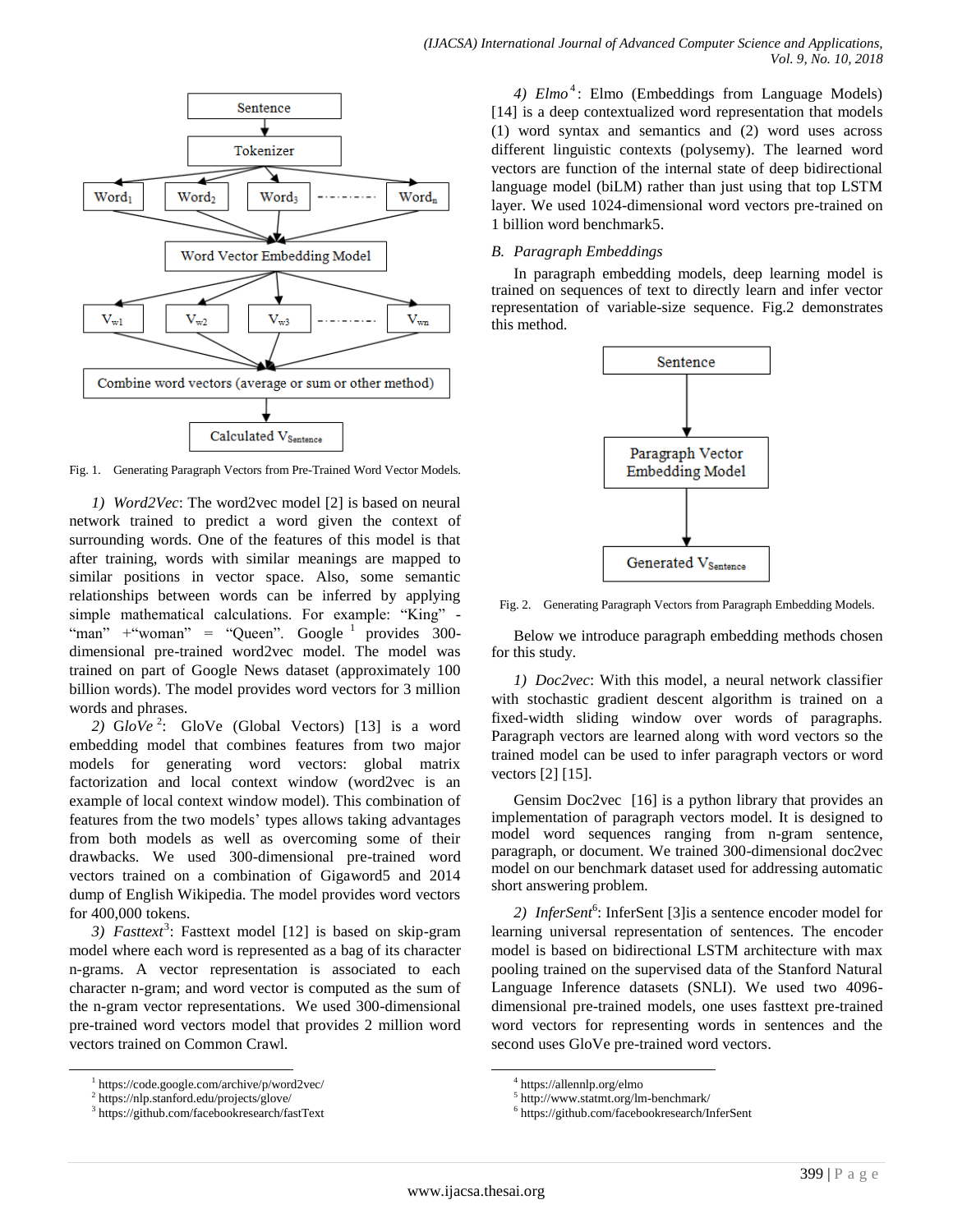*3) Skip-Thoughts* <sup>7</sup> : Skip-thoughts model is an unsupervised learning model for sentence encoding, i.e. mapping a sentence composed of words to sentence vector. The model is trained to generate sentence vectors using an approach similar to skip-gram model [17] but works on sentence level instead of word level. So given a training corpus of contiguous text, the model is trained to predict surrounding context sentences of a given sentence. The model also provides a vocabulary expansion method to encode new words that were not seen in the training phase [18]. We used 2400-dimensional pre-trained skip-thought model where sentence vectors were trained on BookCorpus dataset [19].

#### *C. Text Similarity Measure*

For similarity between paragraph vectors, cosine similarity method is used. Cosine similarity of vectors is the cosine of the angle between vectors in inner-product space [20]. This value has the property of being 1.0 for identical vectors and 0.0 for orthogonal vectors. Cosine similarity can also be calculated by applying the inner-product between vectors of unit length.

#### IV. THE DATASET

The benchmark dataset used is short answer grading dataset V2.0<sup>8</sup>. This dataset consists of ten assignments between four to seven questions each and two exams with ten questions each. Total number of questions is 87; six of them are not short answer questions so they were excluded from the authors' published work. The experiments in this paper also were applied only on the 81 short answer questions. The number of students' answers per question ranges from 24 to 31 with average of 28 answers and the total number of short answers is 2273.

These assignments/exams were provided at an introductory computer science class at the University of North Texas. Elements of the dataset are questions' texts, the reference answer for each question, and students' answers. The answers were graded by two different graders; both grades of grader1 and grader 2 along with the average grade of the two graders are provided for each answer. All three types of grades are in range 0 to 5 [7]. This research works on average of grades following other researchers [7, 9, 6].

| TABLE I. | SAMPLE QUESTION, REFERENCE ANSWER AND STUDENTS' |
|----------|-------------------------------------------------|
|          | <b>ANSWERS</b>                                  |

| <b>Ouestion</b>                            | What is typically included in a class definition?                                                                            |  |  |  |
|--------------------------------------------|------------------------------------------------------------------------------------------------------------------------------|--|--|--|
| <b>Reference Answer</b>                    | Data members (attributes) and member functions                                                                               |  |  |  |
| <b>Students Answers And Average Grades</b> |                                                                                                                              |  |  |  |
| <b>Student 1 Answer</b>                    | Data members and member functions                                                                                            |  |  |  |
| <b>Student 2 Answer</b>                    | the keyword class followed by they class<br>name, on the inside you declare public<br>and private declarations of your class |  |  |  |
| <b>Student 2 Answer</b>                    | Class name, two curly prenthesis, public<br>and private                                                                      |  |  |  |

7 https://github.com/ryankiros/skip-thoughts

l

8 http://lit.csci.unt.edu/index.php/Downloads

Table I shows sample question with its reference answer and 3 samples of students' answers with their average grades. Prior to feeding students answers and reference answers for the different paragraph embedding models explained in section III, primitive sentence pre-processing techniques were applied to extract tokens after removing punctuation marks and stop words.

#### V. METHODS

In order to compare the accuracy of the various models listed in section III; these models are tested for the task of automatic short answer scoring. Steps are as follow (applied separately for each paragraph embedding model):

#### *A. Generate Paragraph Vector*

For each answer (student answer and reference answer), the paragraph vector is retrieved using each of the models listed in section III. In the case of using sum of pre-trained word embeddings, the first step is to load a pre-trained file containing dictionary of words with their word vectors into memory. Then, words of the answer are matched with words in dictionary to get list of word vectors for found words. This is the case with GloVe, Google word2vec, and fasttext embeddings. For Elmo embeddings, a tensorflow hub<sup>9</sup> is used to load online trained model.

For the case of using direct training of paragraph embedding model, settings vary based on the model. We trained doc2vec directly on tokenized students answers and reference answers on order to learn vector representation of them. InferSent provides a pre-trained sentence encoder model that can be used directly to infer paragraph vector of a given sentence. As the training phase requires word vectors to be used as input layer of the deep learning model, the pre-trained model comes with two versions, one trained with Glove word vectors and the second trained with fasttext word vectors. Skip thoughts also provides pre-trained model sentence encoder. The pre-trained model comes with multiple files that can be loaded and used directly to encode sentences to paragraph vectors.

Tables II and III shows the different file sizes of pre-trained embedding models used from the two types.

| <b>Word Embedding Model</b> | <b>Pre-trained Word Vectors File size</b> |  |  |
|-----------------------------|-------------------------------------------|--|--|
| GloVe                       | 989 MB                                    |  |  |
| Google word2vec             | 3.39 GB                                   |  |  |
| Fasttext                    | $4.20$ GB                                 |  |  |

TABLE III. DISK CONSUMPTION OF PRE-TRAINED PARAGRAPH EMBEDDING MODELS

| <b>Paragraph Embedding Model</b> | <b>Pre-trained Model File size</b>           |  |  |
|----------------------------------|----------------------------------------------|--|--|
| Doc2vec                          | Didn't use saved models                      |  |  |
| <b>InferSent</b>                 | 146 MB                                       |  |  |
| Skip thoughts                    | Multiple files with total size of 5.25<br>GВ |  |  |

9 https://tfhub.dev/google/elmo/2

 $\overline{\phantom{a}}$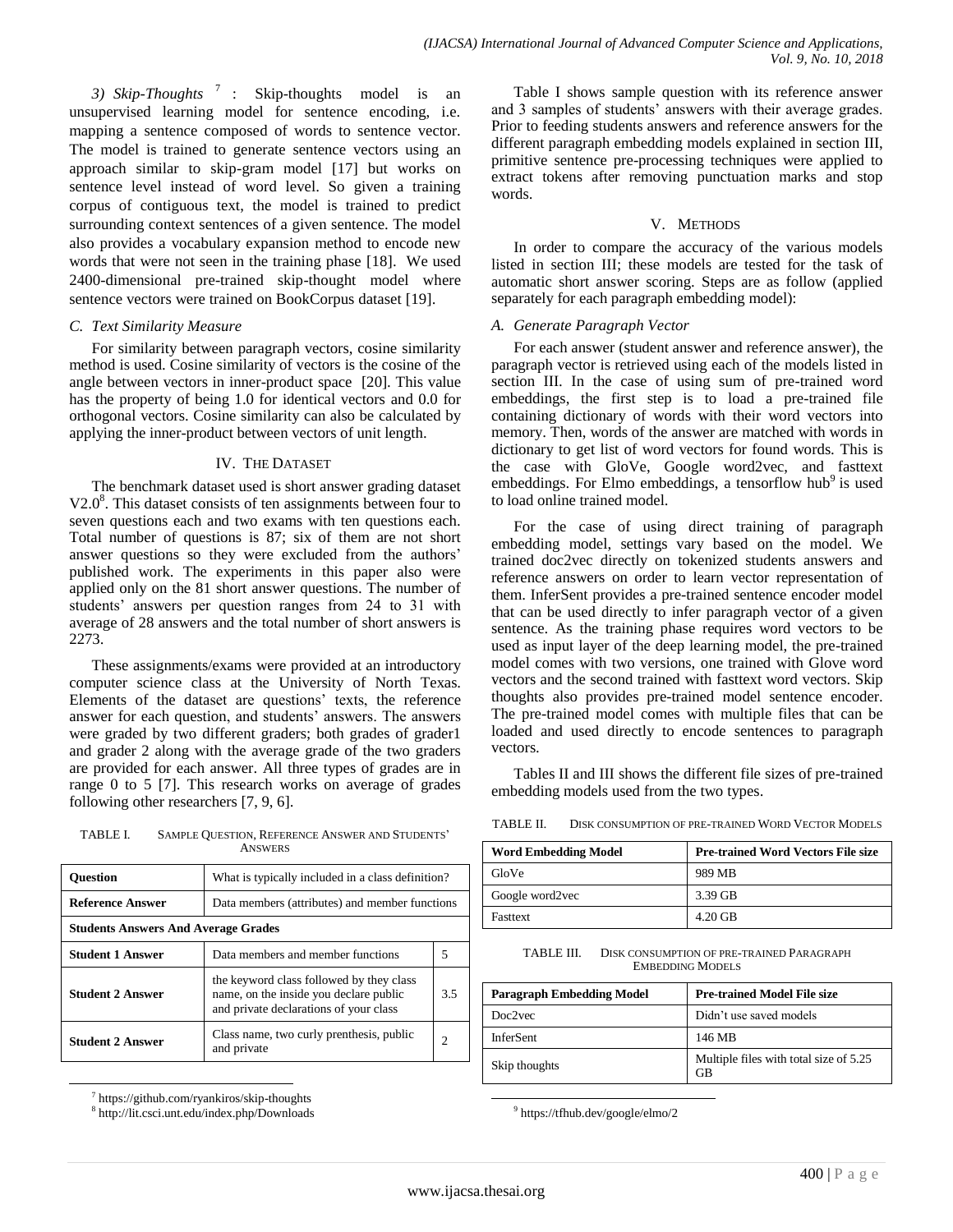#### *B. Calculate Cosine Similarity*

For each student answer-reference answer pair, we calculate cosine similarity of their corresponding paragraph vectors.

#### *C. Train Regression Classifier*

We used cosine similarity measure as a feature vector to train Ridge regression classifier model for predicting students' scores. A train/test split of 85% for training data and 25% for testing data is used.

#### *D. Measure Accuracy*

Calculate Pearson Correlation Coefficient and RMSE for predicted scores and actual grades.

#### VI. EXPERIMENTS AND DISCUSSION

Table IV shows the results of applied methods explained in section V. The table shows that the best correlation coefficient result is 0.569 and the best RMSE value is 0.797. Both values were achieved by training doc2vec model only on sentences from the dataset to generate their paragraph vector. But this raises the question: will this model produce same results when tested on new unseen data from same domain of questions? Out of the other models, fasttext achieved best correlation coefficient value (0.519) and Google word2vec achieved best RMSE (0.821) value which requires further investigation as trained paragraph embedding models claim to achieve best state-of-the-art results. From memory consumption perspective, GloVe based paragraph embedding model, InfeSent model, and Doc2vec model provided best results with least amount of memory needed to load pre-trained models. Elmo model consumed the largest amount of memory and time for running the model and yet didn't achieve the best results.

TABLE IV. RESULTS OF REGRESSION CLASSIFIER TRAINED ON SIMILARITY BETWEEN PARAGRAPH VECTOR OF STUDENT ANSWERS AND REFERENCE ANSWERS

| Paragraph<br><b>Embedding</b><br><b>Method</b> | Model                                             | <b>Dim</b> | <b>Pearson</b><br><b>Correlation</b><br>Coefficient | <b>RMSE</b> |
|------------------------------------------------|---------------------------------------------------|------------|-----------------------------------------------------|-------------|
|                                                | GloVe                                             | 300        | 0.507                                               | 0.838       |
| Sum of pre-<br>trained                         | Google<br>word2vec                                | 300        | 0.532                                               | 0.821       |
| word vector<br>model                           | <b>FastText</b>                                   | 300        | 0.519                                               | 0.831       |
|                                                | Elmo                                              | 1024       | 0.390                                               | 0.896       |
|                                                | doc2vec                                           | 300        | 0.569                                               | 0.797       |
| <b>Training of</b>                             | <b>InferSent</b><br>with Glove<br>word vectors    | 4096       | 0.506                                               | 0.843       |
| paragraph<br>vectors<br>model                  | <b>InferSent</b><br>with fasttext<br>word vectors | 4096       | 0.4597                                              | 0.862       |
|                                                | Skip<br>thoughts                                  | 2400       | 0.468                                               | 0.861       |

Researches [6] and [9] tested their models on same dataset and provided the same accuracy measures as ours. Research [6] which apply direct text-text similarity between student answer and reference answer to predict score achieved correlation coefficient value of 0.504 compared to 0.569 reported in table IV. We couldn't compare with the RMSE value because it was not included in the mentioned paper.

Research [9] presented result of 0.63 correlation coefficient value and 0.85 RMSE by training a regression classification model. All models tested in this paper shows comparable results for RMSE but fewer results in the correlation coefficient. We emphasize on that classification model in reference [9] uses multiple feature vectors for classification task including cosine similarity of off-the-shelf word embeddings. Authors didn't provide test measurements for the effect of each feature vector separately .The classification task in our model uses only one feature vector which is cosine similarity of paragraph vectors.

#### VII.CONCLUSION AND FUTURE WORK

In this study, seven different models for embedding short answer text were evaluated. 4 are based on sum of pre-trained word vectors and 3 are based on trained deep learning model for inferring paragraph vectors. The models were evaluated in the context of the automatic short answer scoring task and the study reveals that using pre-rained models achieved comparable results for the task of automatic short answer scoring.

A Forthcoming paper aims to apply the same methods to other short answer scoring datasets to see if similar results will be achieved. Also, to investigate the impact of word vectors combination new operators (such as weighted sum) and considering the additional use of non-embedding features on the correlation and RMSE values.

#### **REFERENCES**

- [1] S. Burrows, I. Gurevych and B. Stein, "The eras and trends of automatic short answer grading," International Journal of Artificial Intelligence in Education, vol. 15, no. 1, pp. 60-117, 2015.
- [2] Q. Le and T. Mikolov, "Distributed representations of sentences and documents," in *In Proceedings of the 31st International Conference on Machine Learning (ICML 2014)*, Beijing, China, 2014.
- [3] D. K. H. S. B. B. Alexis Conneau, "Supervised learning of universal sentence representations from natural language inference data," *arXiv preprint arXiv,* vol. 1705, no. 02364, 2017.
- [4] A. A. F. Wael H Gomaa, "A Survey of text similarity approaches," *International Journal of Computer Applications68,* pp. 13-18, 2013.
- [5] M. Mohlerl and R. Mihalcea, "Text-to-text semantic similarity for automatic short answer grading," in *Proceedings of the 12th Conference of the European Chapter of the Association for Computational Linguistics*, Athens, Greece, 2009.
- [6] W. H. Gomaa and A. A. Fahmy, "Short Answer Grading Using String Similarity And Corpus-Based Similarity," *International Journal of Advanced Computer Science and Applications(IJACSA),* pp. 115-121, 2012.
- [7] M. Mohler, R. Bunescu and R. Mihalcea, "Learning to Grade Short Answer Questions using Semantic Similarity Measures and Dependency Graph Alignments," in *Proceedings of the 49th Annual Meeting of the Association of Computational Linguistics - Human Language Technologies (ACL HLT 2011)*, Portland, Oregon, 2011.
- [8] P. Kolb, "DISCO: A Multilingual Database of Distributionally Similar Words," *In Proceedings of KONVENS-2008,* 2008.